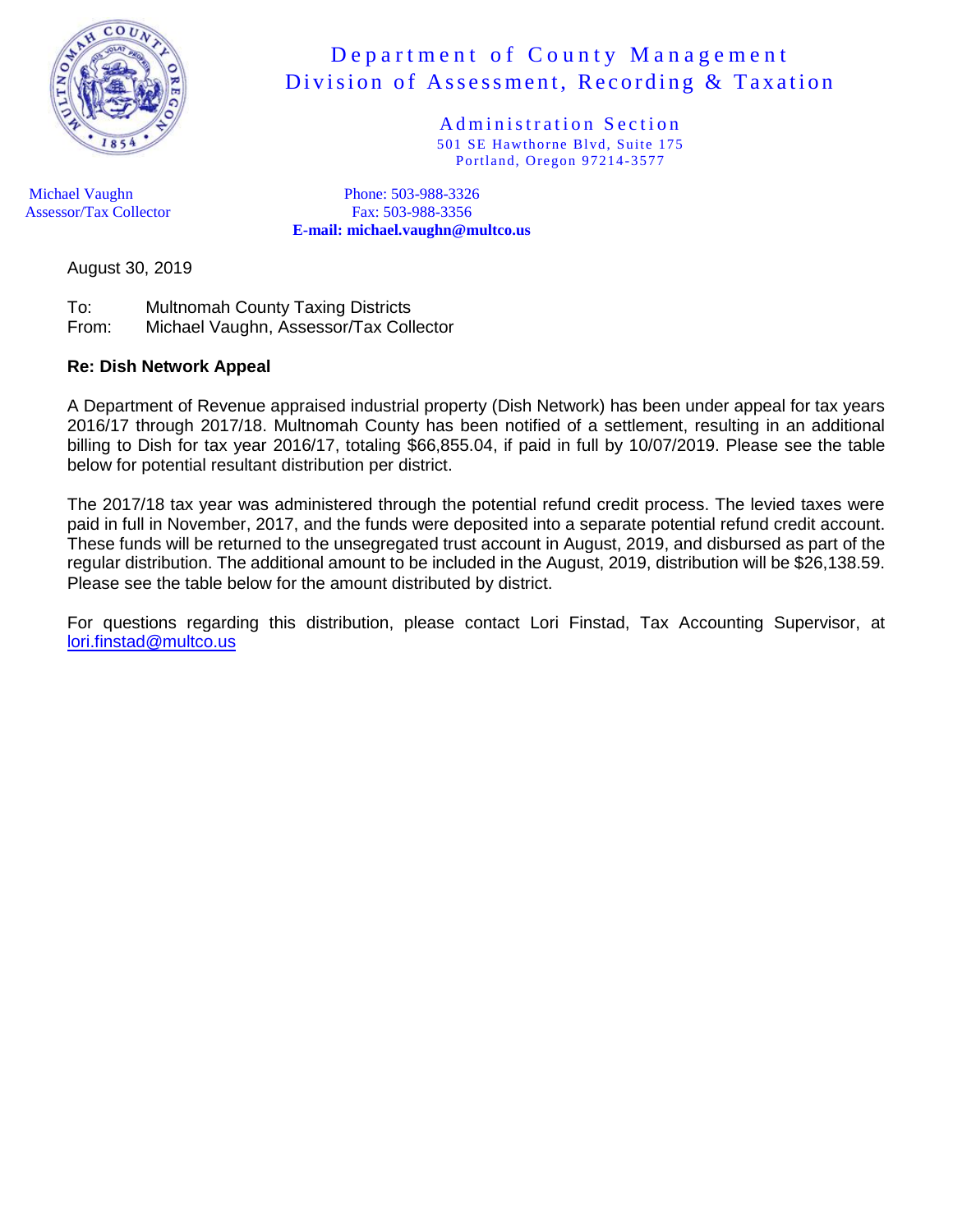

Administration Section 501 SE Hawthorne Blvd, Suite 175 Portland, Oregon 97214-3577

Assessor/Tax Collector

Michael Vaughn<br>
Assessor/Tax Collector<br>
Assessor/Tax Collector<br>
Phone: 503-988-3326<br>
Fax: 503-988-3356 **E-mail: michael.vaughn@multco.us**

| <b>DISTRICT NAME</b>                                 | Tax<br><b>Fund</b><br>Code | 2017 PRC Distributed August,<br>2019 | <b>Total Per</b><br><b>District</b> |
|------------------------------------------------------|----------------------------|--------------------------------------|-------------------------------------|
| <b>Multnomah County</b>                              | 8010                       | \$4,423.52                           |                                     |
| Multnomah County Advance Recovery                    | 8020                       | \$2.22                               |                                     |
| Multnomah County TSCC Allocation                     | 8025                       | \$1.69                               |                                     |
| Personal & Ind Prop Penalties (511,512,513 &<br>LFP) | 8030                       | \$11.88                              |                                     |
| Multnomah County-Historical Society Local<br>Option  | 8045                       | \$46.79                              |                                     |
| Multnomah County General Obligation Debt Levy        | 8104                       | \$0.00                               |                                     |
| Multnomah County - Cancel & Omit                     | 8105                       | \$11.62                              |                                     |
| Multnomah County - UR Plan Closure                   | 8106                       | \$0.00                               |                                     |
| Dunthorpe Riverdale Service Sewer District           | 8160                       | \$10.63                              |                                     |
| Multnomah County Library District                    | 8170                       | \$1,202.15                           |                                     |
| Multnomah County Library District Cancel & Omit      | 8175                       | \$3.12                               |                                     |
| Multnomah County Library UR Plan Closure             | 8176                       | \$0.00                               |                                     |
| <b>Mid-County Street Lighting</b>                    | 8200                       | \$6.91                               | \$5,720.53                          |
| Port of Portland                                     | 1001                       | \$71.93                              |                                     |
| Port of Portland Cancel & Omit                       | 1005                       | \$0.19                               |                                     |
| Port of Portland UR Plan Closure                     | 1006                       | \$0.00                               | \$72.12                             |
| <b>Metro Service District</b>                        | 1100                       | \$97.54                              |                                     |
| Metro Service District - Local Option                | 1101                       | \$88.54                              |                                     |
| <b>Metro Service District Bonds</b>                  | 1102                       | \$229.31                             |                                     |
| Metro Service District Cancel & Omit                 | 1105                       | \$1.09                               |                                     |
| Metro Service District UR Plan Closure               | 1106                       | \$0.00                               | \$416.47                            |
| City of Fairview                                     | 2000                       | \$36.67                              |                                     |
| <b>City of Fairview Sewer Liens</b>                  | 2003                       | \$0.08                               |                                     |
| City of Fairview Cancel & Omit                       | 2005                       | \$0.00                               | \$36.74                             |
| City of Gresham                                      | 2050                       | \$422.96                             |                                     |
| <b>City of Gresham Delinquent Sewer</b>              | 2051                       | \$3.09                               |                                     |
| City of Gresham Urban Renewal                        | 2054                       | \$72.30                              |                                     |
| City of Gresham Cancel & Omit                        | 2055                       | \$0.56                               | \$498.91                            |
| City of Lake Oswego                                  | 2100                       | \$28.37                              |                                     |
| City of Lake Oswego Bonds                            | 2102                       | \$1.64                               |                                     |
| City of Lake Oswego Urban Renewal                    | 2103                       | \$0.54                               |                                     |
| City of Lake Oswego Urban Renewal Special            | 2104                       | \$0.00                               |                                     |
| City of Lake Oswego Cancel & Omit                    | 2105                       | \$0.00                               | \$30.55                             |
| City of Maywood Park                                 | 2130                       | \$1.77                               | \$1.77                              |
| City of Milwaukie                                    | 2150                       | \$1.36                               |                                     |
| <b>City of Milwaukie Bonds</b>                       | 2152                       | \$0.20                               | \$1.56                              |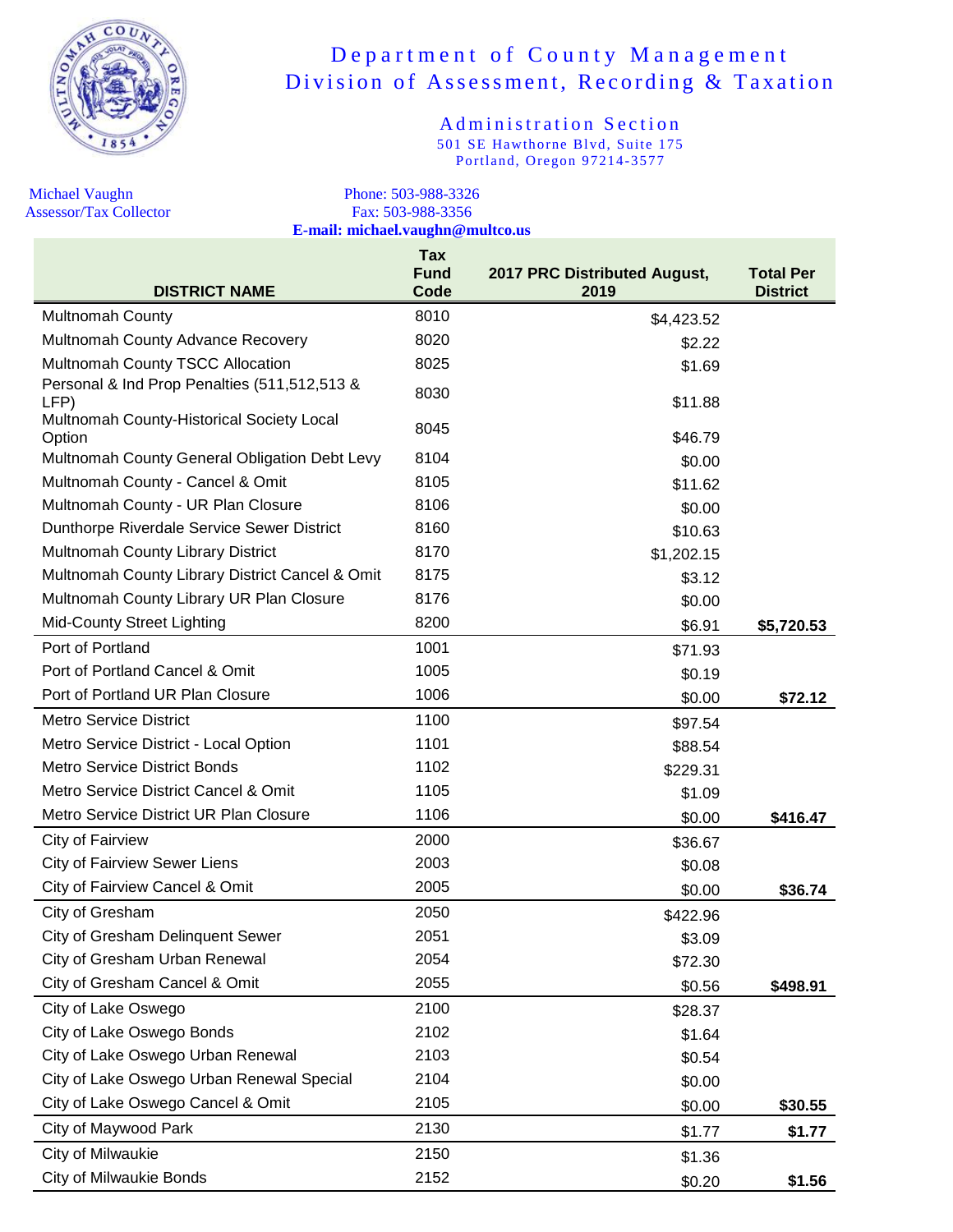

| <b>Michael Vaughn</b><br><b>Assessor/Tax Collector</b> | Phone: 503-988-3326<br>Fax: 503-988-3356 |            |            |
|--------------------------------------------------------|------------------------------------------|------------|------------|
|                                                        | E-mail: michael.vaughn@multco.us         |            |            |
| City of Portland                                       | 2201                                     | \$5,904.54 |            |
| <b>City of Portland Delinquent Sewer</b>               | 2203                                     | \$10.49    |            |
| <b>City of Portland Bonds</b>                          | 2206                                     | \$215.54   |            |
| City of Portland Childrens Fund Local Option           | 2211                                     | \$297.07   |            |
| City of Portland Cancel & Omit                         | 2215                                     | \$17.04    |            |
| City of Portland Urban Renewal                         | 2222                                     | \$2,156.46 |            |
| City of Portland Urban Renewal Special                 | 2223                                     | \$208.96   |            |
| City of Portland UR Plan Closure                       | 2226                                     | \$0.00     | \$8,810.11 |
| City of Troutdale                                      | 2250                                     | \$80.27    |            |
| <b>City of Troutdale Bonds</b>                         | 2252                                     | \$17.23    |            |
| City of Troutdale Urban Renewal                        | 2253                                     | \$2.13     |            |
| City of Troutdale Cancel & Omit                        | 2255                                     | \$0.80     | \$100.43   |
| City of Wood Village                                   | 2300                                     | \$13.09    |            |
| City of Wood Village Urban Renewal                     | 2303                                     | \$1.75     |            |
| City of Wood Village Cancel & Omit                     | 2305                                     | \$0.19     | \$15.03    |
| Multnomah ESD (Elem & High combined)                   | 3100                                     | \$478.54   |            |
| Multnomah ESD Cancel & Omit                            | 3105                                     | \$1.21     |            |
| Multnomah ESD UR Plan Closure                          | 3106                                     | \$0.00     | \$479.75   |
| NW Regional ESD                                        | 3150                                     | \$0.00     |            |
| NW Regional ESD Cancel & Omit                          | 3150                                     | \$0.00     | \$0.00     |
| <b>Clackamas County ESD</b>                            | 2500                                     | \$0.00     | \$0.00     |
| Portland School District #1                            | 4010                                     | \$3,803.03 |            |
| Portland School District #1 Local Option               | 4011                                     | \$1,356.82 |            |
| Portland School District #1 Bonds                      | 4012                                     | \$1,771.56 |            |
| Portland School District #1 Cancel & Omit              | 4015                                     | \$20.05    |            |
| Portland School Dist-UR Plan Closure                   | 4016                                     | \$0.00     | \$6,951.46 |
| Parkrose School District #3                            | 4031                                     | \$284.09   |            |
| Parkrose School Dist #3 Bonds                          | 4032                                     | \$55.73    |            |
| Parkrose School Dist #3 Cancel & Omit                  | 4035                                     | \$0.14     | \$339.96   |
| Reynolds School District #7                            | 4071                                     | \$388.05   |            |
| Reynolds School District #7 Bonds                      | 4072                                     | \$164.56   |            |
| Reynolds School District #7 Cancel & Omit              | 4075                                     | \$1.71     | \$554.33   |
| Scappoose School District #9                           | 4090                                     | \$23.49    |            |
| Scappoose School District #9 Bonds                     | 4094                                     | \$6.80     |            |
| Scappoose School District #9 & 19 Cancel & Omit        | 4095                                     | \$0.01     | \$30.31    |
| Gresham-Barlow School District #10                     | 4101                                     | \$354.82   |            |
| Gresham-Barlow School District #10 Bonds               | 4102                                     | \$206.63   |            |
| Gresham-Barlow Schl Dist #10 Cancel & Omit             | 4105                                     | \$0.58     | \$562.03   |
| <b>Hillsboro School District</b>                       | 4600                                     | \$0.00     | \$0.00     |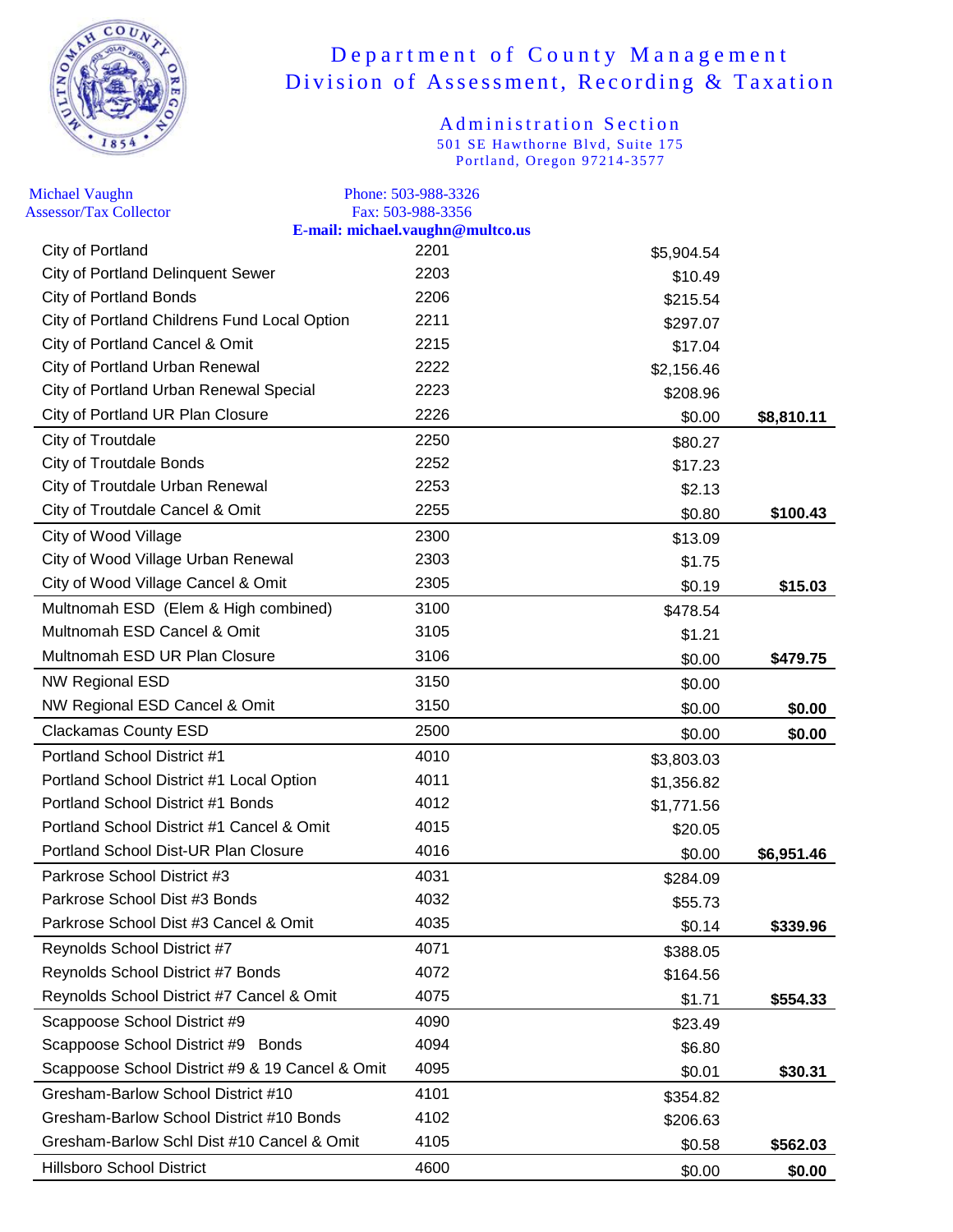

| <b>Michael Vaughn</b>                           | Phone: 503-988-3326                                   |          |          |
|-------------------------------------------------|-------------------------------------------------------|----------|----------|
| <b>Assessor/Tax Collector</b>                   | Fax: 503-988-3356<br>E-mail: michael.vaughn@multco.us |          |          |
| Centennial School District #28                  | 4281                                                  | \$174.93 |          |
| Centennial School District #28 Bonds            | 4282                                                  | \$44.14  |          |
| Centennial School District #28 Cancel & Omit    | 4285                                                  | \$0.61   | \$219.67 |
| Corbett School District #39                     | 4391                                                  | \$27.43  |          |
| Corbett School District #39<br>1994 Bonds       | 4393                                                  | \$0.00   |          |
| Corbett School District #39 Bonneville Bonds    | 4394                                                  | \$0.00   |          |
| Corbett School District #39 Cancel & Omit       | 4395                                                  | \$0.15   | \$27.57  |
| David Douglas School District #40               | 4401                                                  | \$224.45 |          |
| David Douglas School District #40 Bonds         | 4402                                                  | \$75.86  |          |
| David Douglas School District #40 Cancel & Omit | 4405                                                  | \$0.48   | \$300.80 |
| Beaverton School District #48                   | 4480                                                  | \$6.98   |          |
| Beaverton School District #48 Local Option      | 4481                                                  | \$1.63   |          |
| Beaverton School District #48 Bonds             | 4482                                                  | \$3.14   |          |
| Beaverton School District #48 CANCEL/OMIT       | 4485                                                  | \$0.00   | \$11.75  |
| <b>Riverdale School District #51</b>            | 4511                                                  | \$36.75  |          |
| Riverdale School District #51 Bonds             | 4512                                                  | \$25.14  |          |
| Riverdale School District #51 Local Option      | 4513                                                  | \$12.59  |          |
| Riverdale School District #51 Cancel & Omit     | 4515                                                  | \$0.20   | \$74.67  |
| Lake Oswego School District #57                 | 4570                                                  | \$2.10   |          |
| Lake Oswego School District #57 Bonds           | 4572                                                  | \$0.75   |          |
| Lake Oswego School District Cancel & Omit       | 4575                                                  | \$0.00   | \$2.85   |
| Mt Hood Community College                       | 4901                                                  | \$154.93 |          |
| Mt Hood Community College Cancel & Omit         | 4905                                                  | \$0.29   | \$155.22 |
| <b>Portland Community College</b>               | 4950                                                  | \$208.44 |          |
| <b>Portland Community College Bonds</b>         | 4952                                                  | \$241.49 |          |
| Portland Community College Cancel & Omit        | 4955                                                  | \$1.24   |          |
| Portland Comm College UR Plan Closure           | 4956                                                  | \$0.00   | \$451.17 |
| Alto Park Water District                        | 5000                                                  | \$0.00   |          |
| Alto Park Water District Local Option           | 5003                                                  | \$0.00   |          |
| Alto Park Water District Cancel/Omit            | 5005                                                  | \$0.00   | \$0.00   |
| <b>Burlington Water District</b>                | 5100                                                  | \$1.94   |          |
| Burlington Water District Cancel & Omit         | 5105                                                  | \$0.00   | \$1.94   |
| <b>Corbett Water District</b>                   | 5250                                                  | \$2.63   |          |
| <b>Corbett Water District Cancel &amp; Omit</b> | 5255                                                  | \$0.02   | \$2.65   |
| <b>Lusted Water District</b>                    | 5400                                                  | \$0.44   |          |
| <b>Lusted Water District Bonds</b>              | 5402                                                  | \$1.11   |          |
| Lusted Water District Cancel & Omit             | 5405                                                  | \$0.01   | \$1.56   |
| East Multnomah Soil & Water Conversation        | 5270                                                  | \$65.21  |          |
| East Multnomah Soil & Water - Education         | 5274                                                  | \$6.08   |          |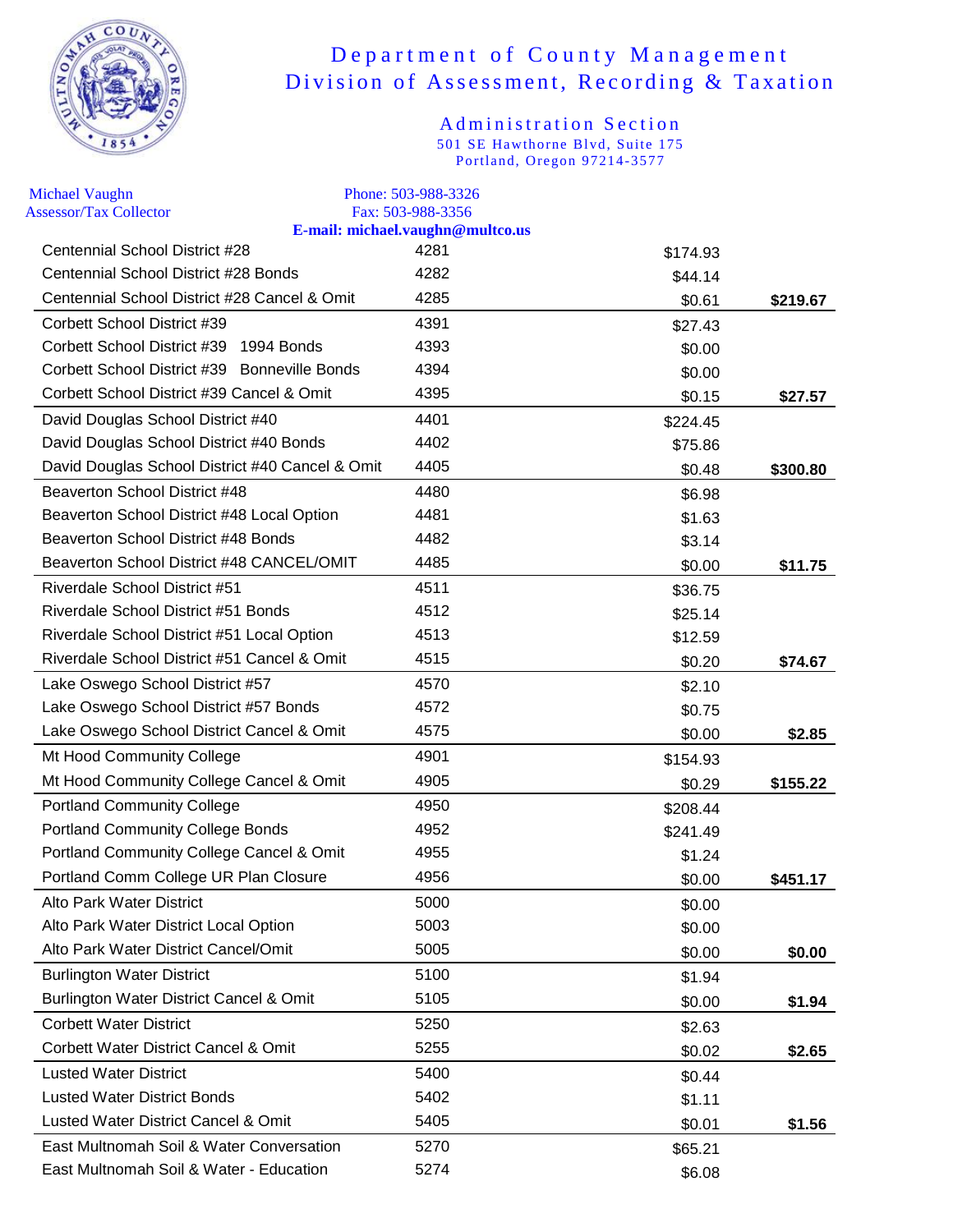

| <b>Michael Vaughn</b><br><b>Assessor/Tax Collector</b>  | Phone: 503-988-3326<br>Fax: 503-988-3356 |         |         |
|---------------------------------------------------------|------------------------------------------|---------|---------|
|                                                         | E-mail: michael.vaughn@multco.us         |         |         |
| East Multnomah Soil & Water Conversation<br>Cancel/Omit | 5275                                     | \$0.24  |         |
| East Multnomah Soil & Water UR Plan Closure             | 5276                                     | \$0.00  | \$71.53 |
| West Multnomah Soil & Water Conversation                | 5280                                     | \$23.35 |         |
| West Multnomah Soil & Water Conversation<br>Cancel/Omit | 5285                                     | \$0.02  |         |
| West Multnomah Soil & Water UR Plan Closure             | 5286                                     | \$0.00  | \$23.37 |
| Valley View Water District                              | 5750                                     | \$5.15  |         |
| Valley View Water District Cancel & Omit                | 5755                                     | \$0.00  | \$5.15  |
| Multnomah Fire District #10                             | 6100                                     | \$26.22 |         |
| Multnomah Fire Dist #10 Cancel & Omit                   | 6105                                     | \$0.06  | \$26.28 |
| Riverdale Fire District #11JT                           | 6110                                     | \$11.23 |         |
| Riverdale Fire District #11JT - Local Option            | 6111                                     | \$2.27  |         |
| Riverdale Fire Dist #11JT Cancel & Omit                 | 6115                                     | \$0.04  | \$13.53 |
| Clackamas Fire District #1JT                            | 6120                                     | \$1.46  |         |
| Clackamas Fire District #1JT Bonds                      | 6122                                     | \$0.07  | \$1.53  |
| Corbett Fire District #14                               | 6140                                     | \$6.89  |         |
| Corbett Fire Protection District #14 Cancel & Omit      | 6145                                     | \$0.04  | \$6.94  |
| Sauvie Island RFPD #30                                  | 6210                                     | \$2.82  |         |
| Sauvie Island RFPD #30 Bonds                            | 6212                                     | \$0.00  |         |
| Sauvie Island RFPD #30 Cancel & Omit                    | 6215                                     | \$0.00  | \$2.82  |
| Scappoose Fire District #31                             | 6310                                     | \$2.42  |         |
| Scappoose Fire District #31 Cancel & Omit               | 6315                                     | \$0.00  | \$2.42  |
| Oregon Dept of Forestry (Fire Patrol NW & East)         | 6510                                     | \$1.33  | \$1.33  |
| TV Fire/Rescue District #1JT                            | 6910                                     | \$25.48 |         |
| TV Fire/Rescue District #1JT Bonds                      | 6912                                     | \$1.32  |         |
| TV Fire/Rescue District #1JT Cancel & Omit              | 6915                                     | \$0.01  | \$26.80 |
| Multnomah County Drainage #1                            | 7000                                     | \$57.50 |         |
| Multnomah County Drainage #1 Bonds                      | 7002                                     | \$0.00  | \$57.50 |
| Columbia Drainage                                       | 7040                                     | \$0.00  | \$0.00  |
| Peninsula Drainage District #1                          | 7050                                     | \$3.86  |         |
| Peninsula Drainage District #2                          | 7060                                     | \$11.29 | \$15.15 |
| Sandy Drainage Improvement Co                           | 7100                                     | \$8.67  | \$8.67  |
| Sauvie Drainage Improvement Co                          | 7150                                     | \$3.64  | \$3.64  |
| Skyline Crest Road District #1                          | 7160                                     | \$0.00  | \$0.00  |
| Ramsey-Walmer Road District                             | 7170                                     | \$0.00  | \$0.00  |
| Manufactured Dwelling Assessment                        | 7300                                     | \$0.00  | \$0.00  |
|                                                         |                                          |         |         |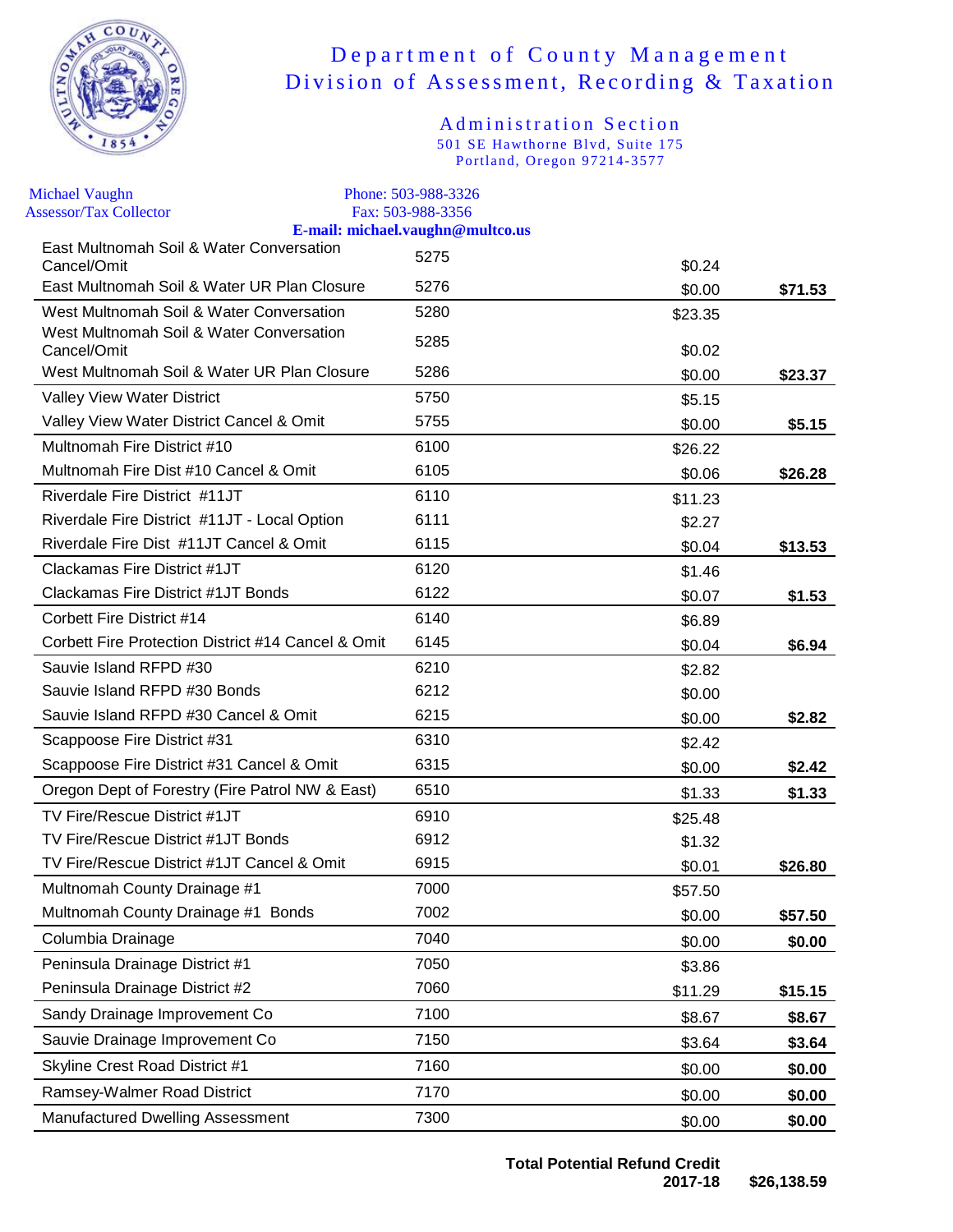

Administration Section 501 SE Hawthorne Blvd, Suite 175 Portland, Oregon 97214-3577

Michael Vaughn Phone: 503-988-3326 Assessor/Tax Collector Fax: 503-988-3356 **E-mail: michael.vaughn@multco.us**

| <b>DISTRICT NAME</b>                             | <b>Tax</b><br><b>Fund</b><br>Code | 2016 Deferred Billing Due<br>10/07/2019 |        | <b>Total Per</b><br><b>District</b> |
|--------------------------------------------------|-----------------------------------|-----------------------------------------|--------|-------------------------------------|
| <b>Multnomah County</b>                          | 8010                              | 12,004.90                               |        |                                     |
| Multnomah County Advance Recovery                | 8020                              | 7.14                                    |        |                                     |
| Multnomah County TSCC Allocation                 | 8025                              | 5.33                                    |        |                                     |
| Personal & Ind Prop Penalties (511,512,513 &     |                                   |                                         |        |                                     |
| LFP)                                             | 8030                              | 34.83                                   |        |                                     |
| Multnomah County-Historical Society Local Option | 8045                              | 121.94                                  |        |                                     |
| Multnomah County General Obligation Debt Levy    | 8104                              | 0.00                                    |        |                                     |
| Multnomah County - Cancel & Omit                 | 8105                              | 23.14                                   |        |                                     |
| Multnomah County - UR Plan Closure               | 8106                              | 0.00                                    |        |                                     |
| Dunthorpe Riverdale Service Sewer District       | 8160                              | 30.01                                   |        |                                     |
| Multnomah County Library District                | 8170                              | 3,262.49                                |        |                                     |
| Multnomah County Library District Cancel & Omit  | 8175                              | 6.21                                    |        |                                     |
| Multnomah County Library UR Plan Closure         | 8176                              | 0.00                                    |        |                                     |
| <b>Mid-County Street Lighting</b>                | 8200                              | 19.54                                   |        | \$15,515.54                         |
| Port of Portland                                 | 1001                              | 194.76                                  |        |                                     |
| Port of Portland Cancel & Omit                   | 1005                              | 0.37                                    |        |                                     |
|                                                  |                                   |                                         | S      |                                     |
| Port of Portland UR Plan Closure                 | 1006                              | 0.00                                    | 195.13 |                                     |
| <b>Metro Service District</b>                    | 1100                              | 264.64                                  |        |                                     |
| Metro Service District - Local Option            | 1101                              | 230.59                                  |        |                                     |
| <b>Metro Service District Bonds</b>              | 1102                              | 588.60                                  |        |                                     |
| Metro Service District Cancel & Omit             | 1105                              | 2.05                                    | S      |                                     |
| Metro Service District UR Plan Closure           | 1106                              | 0.00                                    |        | 1,085.89                            |
| City of Fairview                                 | 2000                              | 98.93                                   |        |                                     |
| <b>City of Fairview Sewer Liens</b>              | 2003                              | 0.19                                    |        |                                     |
| City of Fairview Cancel & Omit                   | 2005                              | 0.22                                    | \$     | 99.33                               |
| City of Gresham                                  | 2050                              | 1,149.73                                |        |                                     |
| City of Gresham Delinquent Sewer                 | 2051                              | 7.56                                    |        |                                     |
| City of Gresham Urban Renewal                    | 2054                              | 192.36                                  |        |                                     |
|                                                  |                                   |                                         | \$     |                                     |
| City of Gresham Cancel & Omit                    | 2055                              | 1.77                                    |        | 1,351.41                            |
| City of Lake Oswego                              | 2100                              | 78.24                                   |        |                                     |
| City of Lake Oswego Bonds                        | 2102                              | 5.49                                    |        |                                     |
| City of Lake Oswego Urban Renewal                | 2103                              | 1.44                                    |        |                                     |
| City of Lake Oswego Urban Renewal Special        | 2104                              | 0.00                                    |        |                                     |
| City of Lake Oswego Cancel & Omit                | 2105                              | 0.00                                    | \$     | 85.17                               |
| City of Maywood Park                             | 2130                              | 5.17                                    | \$     | 5.17                                |
| City of Milwaukie                                | 2150                              | 2.92                                    |        |                                     |
| <b>City of Milwaukie Bonds</b>                   | 2152                              | 0.45                                    | \$     | 3.37                                |
| City of Portland                                 | 2201                              | 15,638.00                               |        |                                     |
| <b>City of Portland Delinquent Sewer</b>         | 2203                              | 14.29                                   |        |                                     |
| <b>City of Portland Bonds</b>                    | 2206                              | 620.25                                  |        |                                     |

City of Portland Childrens Fund Local Option 2211 765.68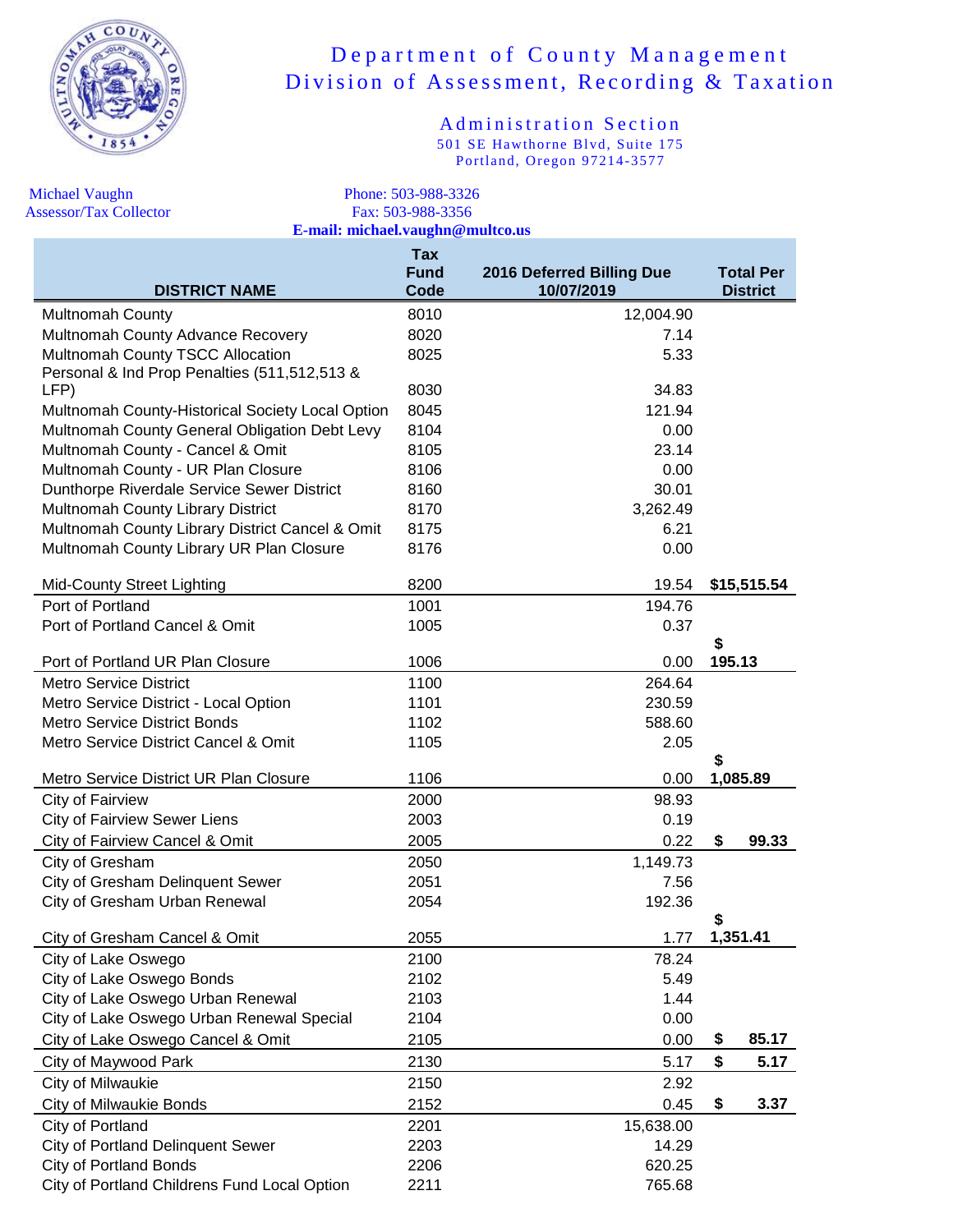

| <b>Michael Vaughn</b>                           | Phone: 503-988-3326                                   |           |              |             |
|-------------------------------------------------|-------------------------------------------------------|-----------|--------------|-------------|
| <b>Assessor/Tax Collector</b>                   | Fax: 503-988-3356<br>E-mail: michael.vaughn@multco.us |           |              |             |
| City of Portland Cancel & Omit                  | 2215                                                  | 33.25     |              |             |
| City of Portland Urban Renewal                  | 2222                                                  | 5,291.95  |              |             |
| City of Portland Urban Renewal Special          | 2223                                                  | 594.29    |              |             |
| City of Portland UR Plan Closure                | 2226                                                  | 0.00      |              | \$22,957.70 |
| City of Troutdale                               | 2250                                                  | 217.99    |              |             |
| <b>City of Troutdale Bonds</b>                  | 2252                                                  | 56.11     |              |             |
| City of Troutdale Urban Renewal                 | 2253                                                  | 5.42      | \$           |             |
| City of Troutdale Cancel & Omit                 | 2255                                                  | 0.32      | 279.84       |             |
| City of Wood Village                            | 2300                                                  | 35.33     |              |             |
| City of Wood Village Urban Renewal              | 2303                                                  | 4.71      |              |             |
| City of Wood Village Cancel & Omit              | 2305                                                  | 0.00      | \$           | 40.04       |
| Multnomah ESD (Elem & High combined)            | 3100                                                  | 1,295.08  |              |             |
| Multmomah ESD Cancel & Omit                     | 3105                                                  | 2.37      |              |             |
| Multnomah ESD UR Plan Closure                   | 3106                                                  | 0.00      | \$           | 1,297.44    |
| <b>NW Regional ESD</b>                          | 3150                                                  | 0.00      |              |             |
| NW Regional ESD Cancel & Omit                   | 3150                                                  | 0.00      | \$           |             |
| <b>Clackamas County ESD</b>                     | 2500                                                  | 0.00      | \$           |             |
| Portland School District #1                     | 4010                                                  | 10,278.71 |              |             |
| Portland School District #1 Local Option        | 4011                                                  | 3,599.29  |              |             |
| Portland School District #1 Bonds               | 4012                                                  | 2,103.50  |              |             |
| Portland School District #1 Cancel & Omit       | 4015                                                  | 34.10     |              |             |
| Portland School Dist-UR Plan Closure            | 4016                                                  | 0.00      |              | \$16,015.60 |
| Parkrose School District #3                     | 4031                                                  | 759.35    |              |             |
| Parkrose School Dist #3 Bonds                   | 4032                                                  | 152.96    | \$           |             |
| Parkrose School Dist #3 Cancel & Omit           | 4035                                                  | 1.64      | 913.96       |             |
| Reynolds School District #7                     | 4071                                                  | 1,054.50  |              |             |
| Reynolds School District #7 Bonds               | 4072                                                  | 387.05    |              |             |
| Reynolds School District #7 Cancel & Omit       | 4075                                                  | 2.98      | S            | 1,444.53    |
| Scappoose School District #9                    | 4090                                                  | 71.12     |              |             |
| Scappoose School District #9 Bonds              | 4094                                                  | 28.10     |              |             |
| Scappoose School District #9 & 19 Cancel & Omit | 4095                                                  | 0.60      | \$           | 99.83       |
| Gresham-Barlow School District #10              | 4101                                                  | 966.69    |              |             |
| Gresham-Barlow School District #10 Bonds        | 4102                                                  | 212.24    |              |             |
| Gresham-Barlow Schl Dist #10 Cancel & Omit      | 4105                                                  | 0.99      | \$           | 1,179.92    |
| <b>Hillsboro School District</b>                | 4600                                                  | 0.00      | \$           |             |
| Centennial School District #28                  | 4281                                                  | 477.03    |              |             |
| Centennial School District #28 Bonds            | 4282                                                  | 121.44    |              |             |
| Centennial School District #28 Cancel & Omit    | 4285                                                  | 0.04      | \$<br>598.52 |             |
| Corbett School District #39                     | 4391                                                  | 75.55     |              |             |
| Corbett School District #39 1994 Bonds          | 4393                                                  | 0.00      |              |             |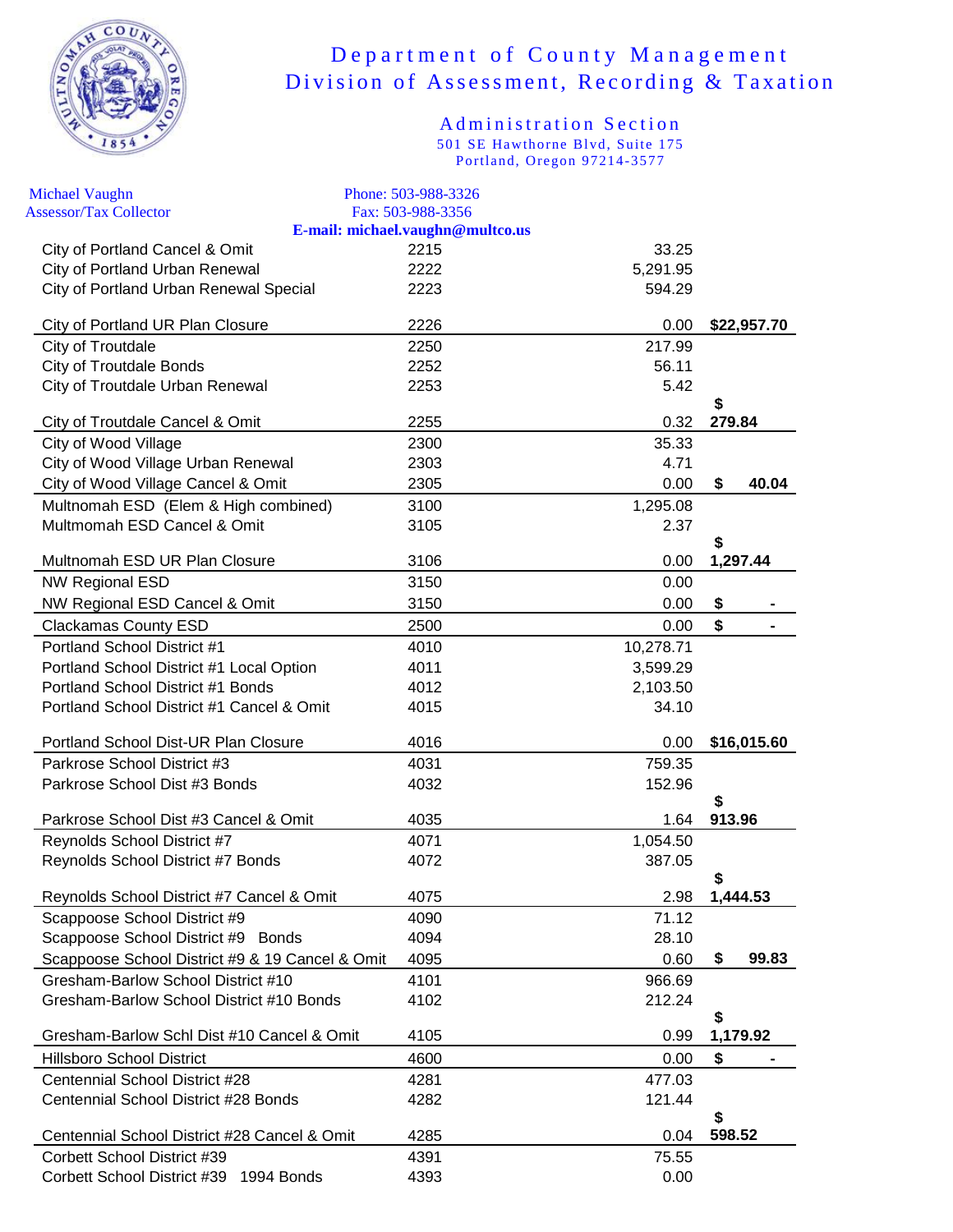

| <b>Michael Vaughn</b>                                                                | Phone: 503-988-3326              |                  |    |          |
|--------------------------------------------------------------------------------------|----------------------------------|------------------|----|----------|
| <b>Assessor/Tax Collector</b>                                                        | Fax: 503-988-3356                |                  |    |          |
| Corbett School District #39 Bonneville Bonds                                         | E-mail: michael.vaughn@multco.us | 0.00             |    |          |
| Corbett School District #39 Cancel & Omit                                            | 4394<br>4395                     | 0.69             | \$ | 76.25    |
|                                                                                      |                                  |                  |    |          |
| David Douglas School District #40<br>David Douglas School District #40 Bonds         | 4401<br>4402                     | 617.34<br>237.17 |    |          |
|                                                                                      |                                  |                  | \$ |          |
| David Douglas School District #40 Cancel & Omit                                      | 4405                             | 0.31             |    | 854.82   |
| Beaverton School District #48                                                        | 4480                             | 19.14            |    |          |
| Beaverton School District #48 Local Option                                           | 4481                             | 4.20             |    |          |
| Beaverton School District #48 Bonds                                                  | 4482                             | 8.08             |    |          |
| Beaverton School District #48 CANCEL/OMIT                                            | 4485                             | 0.00             | \$ | 31.43    |
| <b>Riverdale School District #51</b>                                                 | 4511                             | 100.78           |    |          |
| Riverdale School District #51 Bonds                                                  | 4512                             | 69.19            |    |          |
| Riverdale School District #51 Local Option                                           | 4513                             | 32.48            |    |          |
|                                                                                      |                                  |                  | \$ |          |
| Riverdale School District #51 Cancel & Omit                                          | 4515                             | 0.00             |    | 202.45   |
| Lake Oswego School District #57                                                      | 4570                             | 5.76             |    |          |
| Lake Oswego School District #57 Bonds                                                | 4572                             | 0.93             |    |          |
| Lake Oswego School District Cancel & Omit                                            | 4575                             | 0.00             | \$ | 6.69     |
| Mt Hood Community College                                                            | 4901                             | 421.00           |    |          |
| Mt Hood Community College Cancel & Omit                                              | 4905                             | 0.58             | \$ | 421.58   |
| <b>Portland Community College</b>                                                    | 4950                             | 563.65           |    |          |
| <b>Portland Community College Bonds</b>                                              | 4952                             | 801.98           |    |          |
| Portland Community College Cancel & Omit                                             | 4955                             | 2.77             |    |          |
|                                                                                      |                                  |                  | S  |          |
| Portland Comm College UR Plan Closure                                                | 4956                             | 0.00             |    | 1,368.40 |
| <b>Alto Park Water District</b>                                                      | 5000                             | 0.00             |    |          |
| Alto Park Water District Local Option                                                | 5003                             | 0.00             |    |          |
| Alto Park Water District Cancel/Omit                                                 | 5005                             | 0.00             | \$ |          |
| <b>Burlington Water District</b>                                                     | 5100                             | 5.13             |    |          |
| Burlington Water District Cancel & Omit                                              | 5105                             | 0.00             | \$ | 5.13     |
| <b>Corbett Water District</b>                                                        | 5250                             | 7.27             |    |          |
| Corbett Water District Cancel & Omit                                                 | 5255                             | 0.04             | \$ | 7.31     |
| <b>Lusted Water District</b>                                                         | 5400                             | 1.20             |    |          |
| <b>Lusted Water District Bonds</b>                                                   | 5402                             | 3.01             |    |          |
| Lusted Water District Cancel & Omit                                                  | 5405                             | 0.00             | \$ | 4.21     |
| East Multnomah Soil & Water Conversation                                             | 5270                             | 175.59           |    |          |
| East Multnomah Soil & Water - Education                                              | 5274                             | 19.32            |    |          |
| East Multnomah Soil & Water Conversation                                             |                                  |                  |    |          |
| Cancel/Omit                                                                          | 5275                             | 0.36             |    |          |
|                                                                                      |                                  |                  | S  |          |
| East Multnomah Soil & Water UR Plan Closure                                          | 5276                             | 0.00             |    | 195.26   |
| West Multnomah Soil & Water Conversation<br>West Multnomah Soil & Water Conversation | 5280                             | 62.50            |    |          |
| Cancel/Omit                                                                          | 5285                             | 0.13             |    |          |
| West Multnomah Soil & Water UR Plan Closure                                          | 5286                             | 0.00             | \$ | 62.62    |
| Valley View Water District                                                           | 5750                             | 9.16             |    |          |
| Valley View Water District Cancel & Omit                                             | 5755                             | 0.00             | \$ | 9.16     |
|                                                                                      |                                  |                  |    |          |